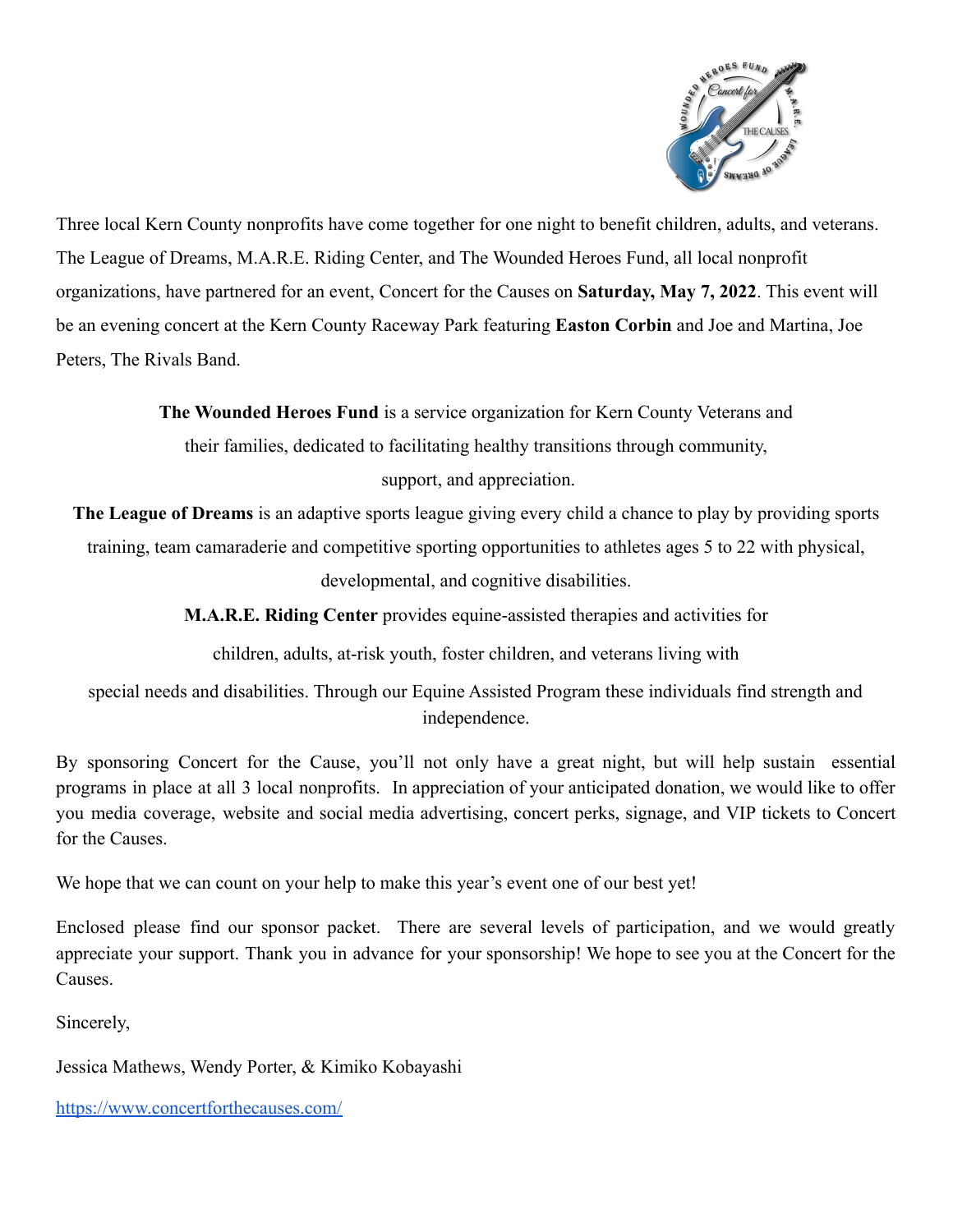## **Presenting Sponsor: \$30,000**

- Sponsor will receive 3- VIP premier reserved tables (8 tickets per table) at the event
- Exclusive bottle of wine on the table
- Complimentary food  $&$  beverage
- Company logo on screens throughout night
- Company commercial played throughout the night
- Recognition as Presenting Stage sponsor in all social media, media and press
- Company provided banner at event

#### **Platinum Sponsor: \$20,000**

- Sponsor will receive 2- VIP premier reserved tables (8 tickets per table) at the event
- Exclusive bottle of wine on the table
- Complimentary food  $&$  beverage
- Company commercial played throughout the night
- Recognition as Platinum sponsor in all social media, media and press
- Company provided banner at event

## **Gold Sponsor: \$10,000**

- Sponsor will receive 1- VIP premier reserved table (8 tickets) at the event
- Exclusive bottle of wine on the table
- Complimentary food  $&$  beverage
- Recognition as Gold sponsor in all social media, media and press
- Company provided banner at event

#### **Silver Sponsor: \$5,000**

- Sponsor will receive 1- VIP premier reserved table (8 tickets) at the event
- Exclusive bottle of wine on the table
- Complimentary food  $&$  beverage
- Recognition as Silver sponsor in all social media, media and press
- Company provided banner at event

# **Bronze Sponsor: \$2,500**

- Sponsor will receive 1- VIP premier reserved table (8 tickets) at the event
- Complimentary food  $&$  beverage
- Recognition as event sponsor

# **Logo Sponsor: \$1,000**

• Recognition as event sponsor

## **This is an outdoor event and will be on the infield (blacktop) at the Kern County Raceway Park. Must have a ticket to attend. EVENT DATE: Saturday, May 7, 2022**

Custom Sponsorships available through any of the 3 organizations: Contact Wendy Porter at 661-328-8600 or [wendy@thewoundedheroesfund.org,](mailto:wendy@thewoundedheroesfund.org) [Jessica@ourleagueofdreams.com,](mailto:Jessica@ourleagueofdreams.com) or [Kimiko@mareridingcenter.com](mailto:Kimiko@mareridingcenter.com)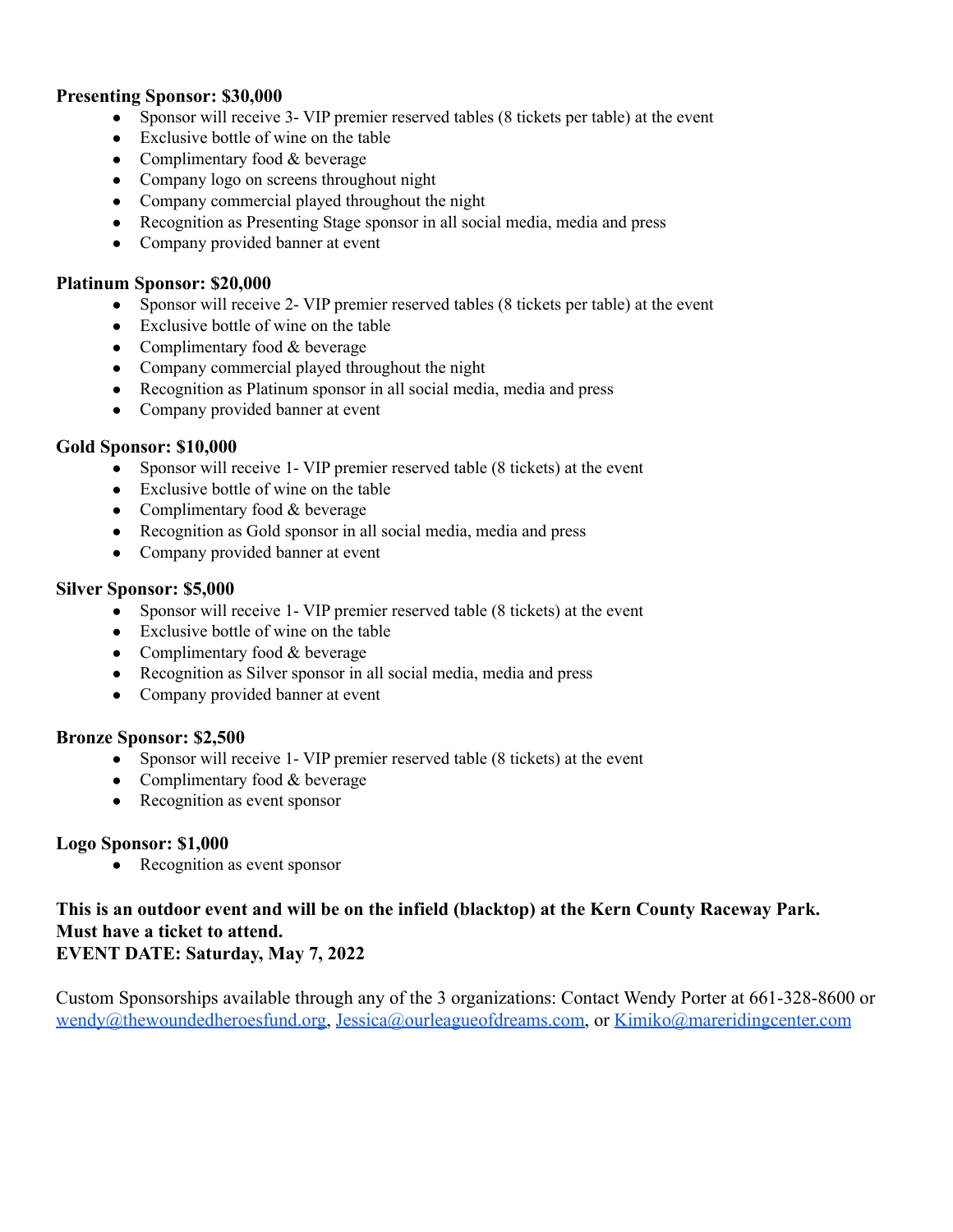| <b>SPONSORSHIPS:</b><br>Presenting - \$30,000<br><b>Platinum - \$20,000</b><br>Gold - \$10,000<br><b>Silver - \$5,000</b><br><b>Bronze - \$2,500</b><br>Logo Sponsor- \$1,000 |                    |  |
|-------------------------------------------------------------------------------------------------------------------------------------------------------------------------------|--------------------|--|
| <b>Payment:</b> Cash<br><b>Check</b>                                                                                                                                          | <b>Credit Card</b> |  |
| Sponsors: Please email logo: kimiko@mareridingcenter.com                                                                                                                      |                    |  |
| Return this sheet and check payable to:                                                                                                                                       |                    |  |
| <b>Wounded Heroes Fund</b>                                                                                                                                                    |                    |  |
| 3121 Standard St                                                                                                                                                              |                    |  |
| <b>Bakersfield, CA 93308</b>                                                                                                                                                  |                    |  |

**Tax ID: 80-0215850**